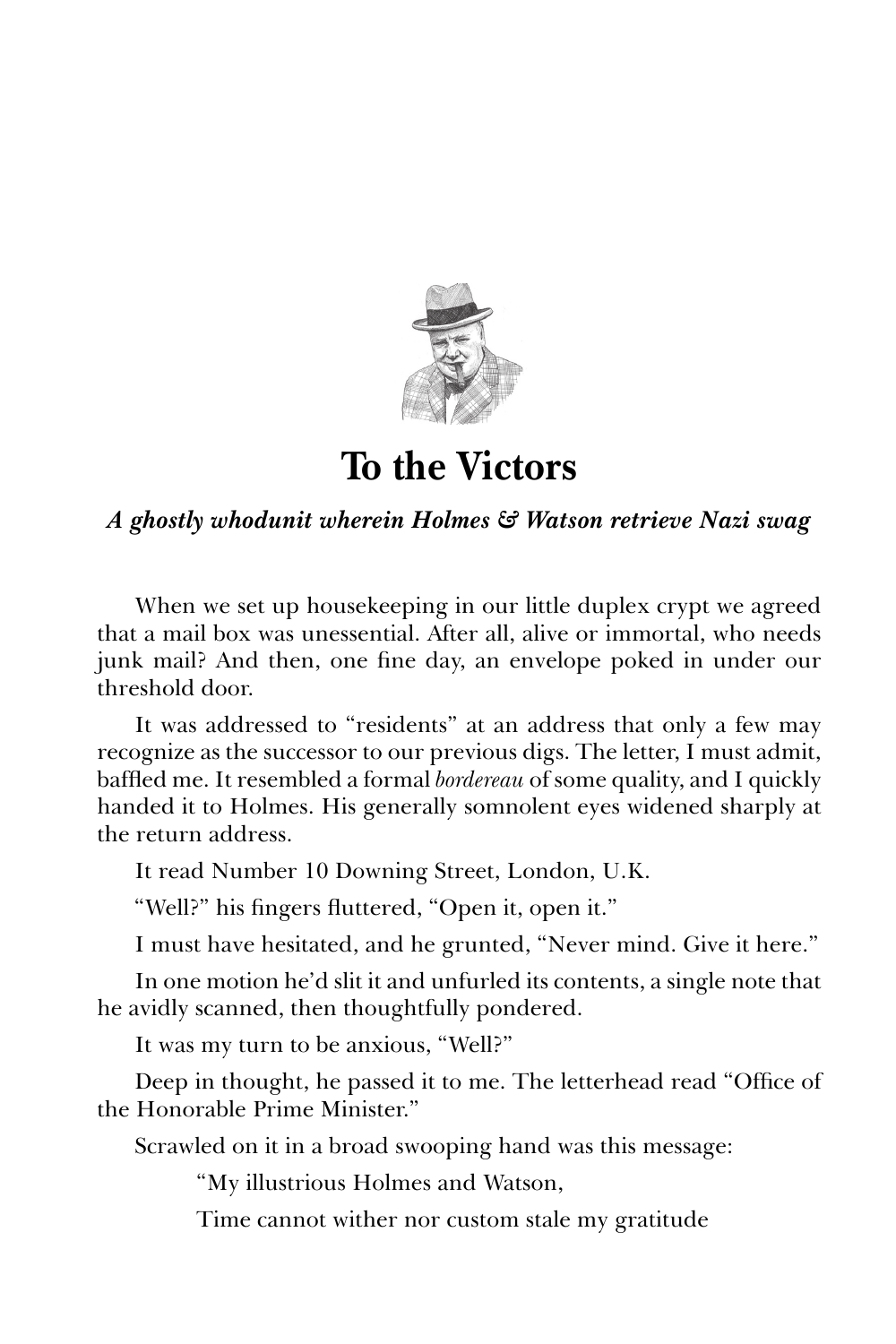for the inestimable service you have rendered the Crown and Kingdom. In that spirit I am pleased to tender this invitation to join me here on Sunday in an evening of pleasantries. See you at 8. Yours, Winnie"

"Humph,"said Holmes."Either he's gone bonkers. Or he's swilled a snootful … "

"And I haven't a thing to wear," I jibbered to myself.

"Tut, tut, ghosts never do. We're obliged to come as we are, much like his Lordship, who passed away decades ago."

"Eh. How democratic of him."

At dusk we strolled past Buckingham and St. James Park to Trafalgar Square and the seat of government, Whitehall … to dark little Downing Street. No need to knock at No. 10. We simply oozed through the barred door, and followed Winnie's bombastic voice and rude cigar smoke trail. It led us to the leisure area below stairs, about three levels below. Once known as the War Room, and even earlier the furnace room, it now served as Winnie's art studio.

Here two bulldog visages were going at it tooth and nail. Sir Winston was slapping a crude vertical slash of sea-green paint on his easel and spewing invective.

"Our English Channel did it, dear boy. Without it, your D-Day might have become X, Y or Zero-Day!"

The other artist angrily stippled his own canvas. "Baloney! Our aircraft and paratroops peppered the Jerries, paving the way for a successful invasion …" This chap resembled Eisenhower, and so he was! Only the commander of allied forces in the ETO would dare oppose Churchill's blistering saliva.

Then, sensing our presence, they froze, and turned on the charm. Winnie cheerily welcomed us, extending a plump hand.

"Ah, dear gentlemen. How good of you to stop by. We'd like to thank you."

"Why whatever for?" asked Holmes.

His Lordship turned to the General. "Listen to the man. What true British modesty. Here are the discoverers of the buried Nazi art trea-